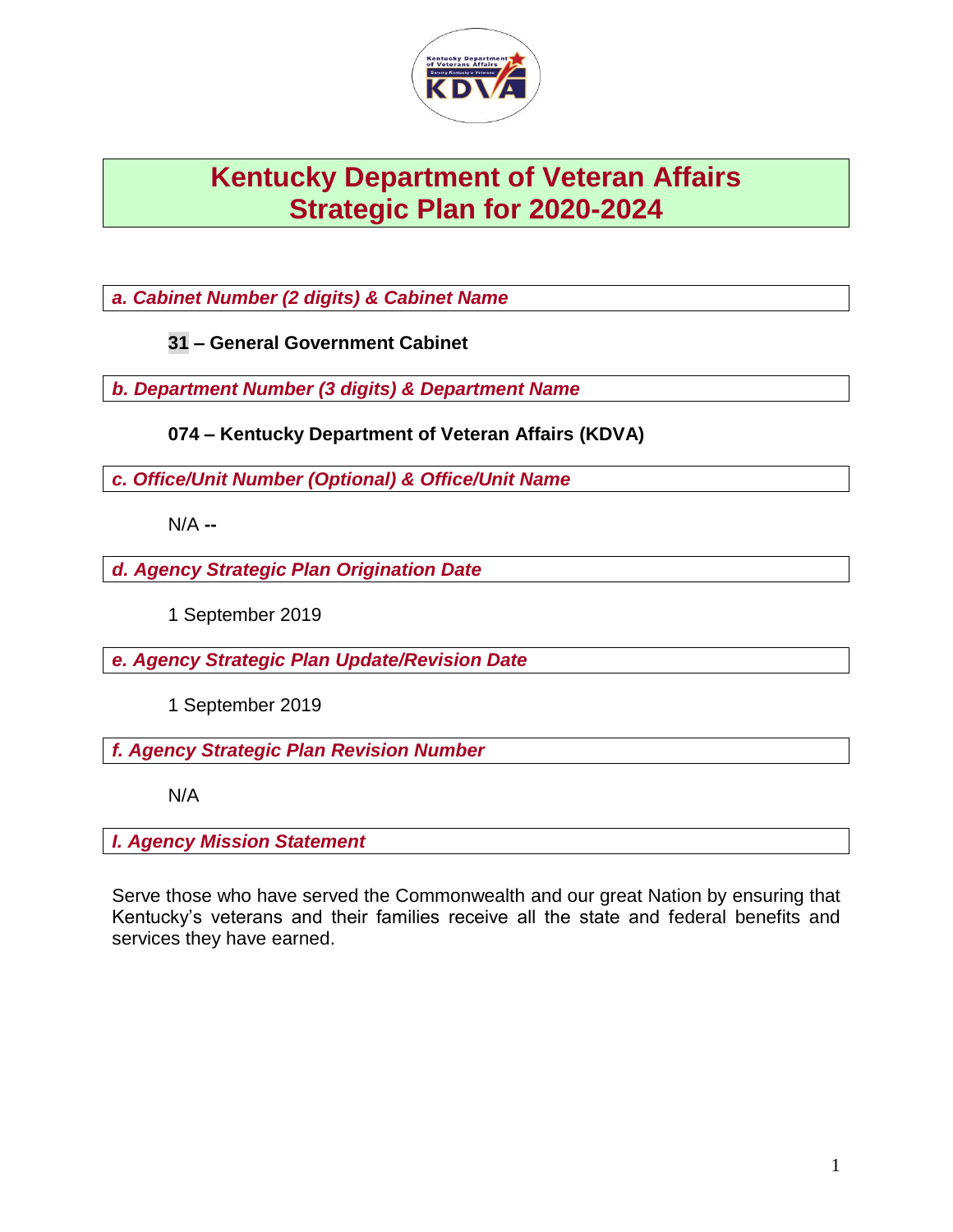

# *II. Agency Vision Statement*

The KDVA exists to honor Kentucky's veterans and their families, by providing the highest quality of support and care to Kentucky veterans – the men and women who served honorably in the U.S. Armed Forces. Customer service and compassionate care is our prime directive and first priority. We are driven by customer feedback, unified departmental data, and employees characterized by a customer-centric mindset to make accessing local, state, and federal services seamless, effective, efficient, and emotionally resonant for our veterans. We will be an organization where people choose to work to serve veterans, and we will be an active governmental partner in helping make Kentucky the most veteran-friendly state in the Nation.

#### *III. Agency Organizational Core Values*

**Customer Centric –** Create an agency that provides every veteran and their Family, the best care and service possible by empowering individuals to provide quality care and service in a fair, compassionate, professional, and timely manner.

**People Oriented –** We are committed to creating a culture that fosters positive interaction, recognition of service, a healthy work environment, and recruitment and retention of dedicated and compassionate staff. The efforts of our employees will be backed by leaders who put veterans first, and who understand the meaning of veterancentered care and services.

**Proactive –** Our employees will embrace reasonable risk and be assertive in achieving the greatest level of success in the workplace.

**Committed to Excellence –** Strive to becoming the best possible professionals and providing superior customer care and service while managing daily operations to ensure that our department lives up to the best practices throughout the nation.

**Problem solving and Forward Thinking –** Agency personnel use their knowledge, experience, and judgement to solve problems for veterans and their families, and to advancing the mission and goals of the department. They will embrace continuous improvement and adaptability.

**Integrity –** KDVA's employees will adhere to the agencies high standards of professional and ethical conduct, and strive to do the right thing in a reliable way.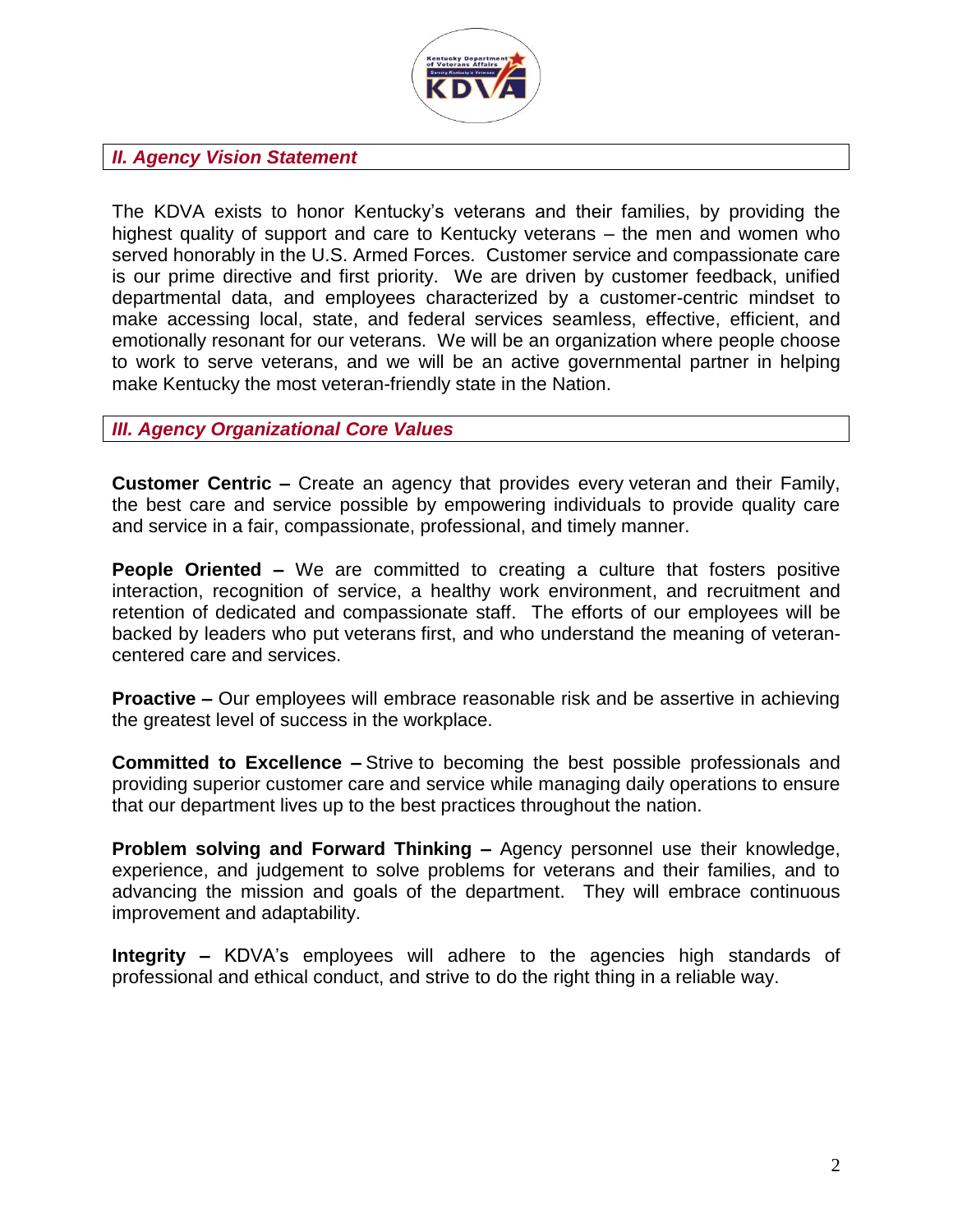

**Professional and Accountable** – We will treat others with honesty, respect, integrity and foster openness and trust. We are accountable to our leaders, our subordinates, our customers, and each other.

**Collaborative –** As an agency, KDVA will work together and with private, governmental, and corporate partners to produce the highest quality of life for Kentucky's veterans and their Families.

> *IV. Statement of Alignment with the Governor's Strategic Themes/Goals*

#### *A.* **Provide excellent care and services to Kentucky's veterans who courageously undertook the mantle of defense of the United States of America.**

- Utilize technology to achieve efficiencies to improve processes to make gains in productivity.
- Collect quality information and data relating to the entire operation in order to make effective decisions.

# *B. Invest in Education and Workforce*

- Provide enhanced transition and employment opportunities to veterans and their Spouses.
- Expand relationships with businesses, community and technical colleges, as well as, partner with the Education and Workforce Development Cabinet to educate veterans and their Families and prepare them for successful transition from military to civilian life and Kentucky's growing workforce.

# *C. Recruit and Retain a Professional and Dedicated Workforce for KDVA*

- Improve recruitment and retention of qualified candidates for employment in the Kentucky Department of Veterans Affairs Justice with:
	- o Increase pay for Veteran Center Nursing and Non-nursing Staff, Cemetery caretakers and administrative staff, and Veteran Benefit Field Representatives (VBFRs).
	- o Establish and modernize progressive pay scale for KDVA employees.

# *D. Grow Kentucky's Economy*

 Work with the Administration, General Assembly, private and corporate agencies to attract and retain veteran families to Kentucky.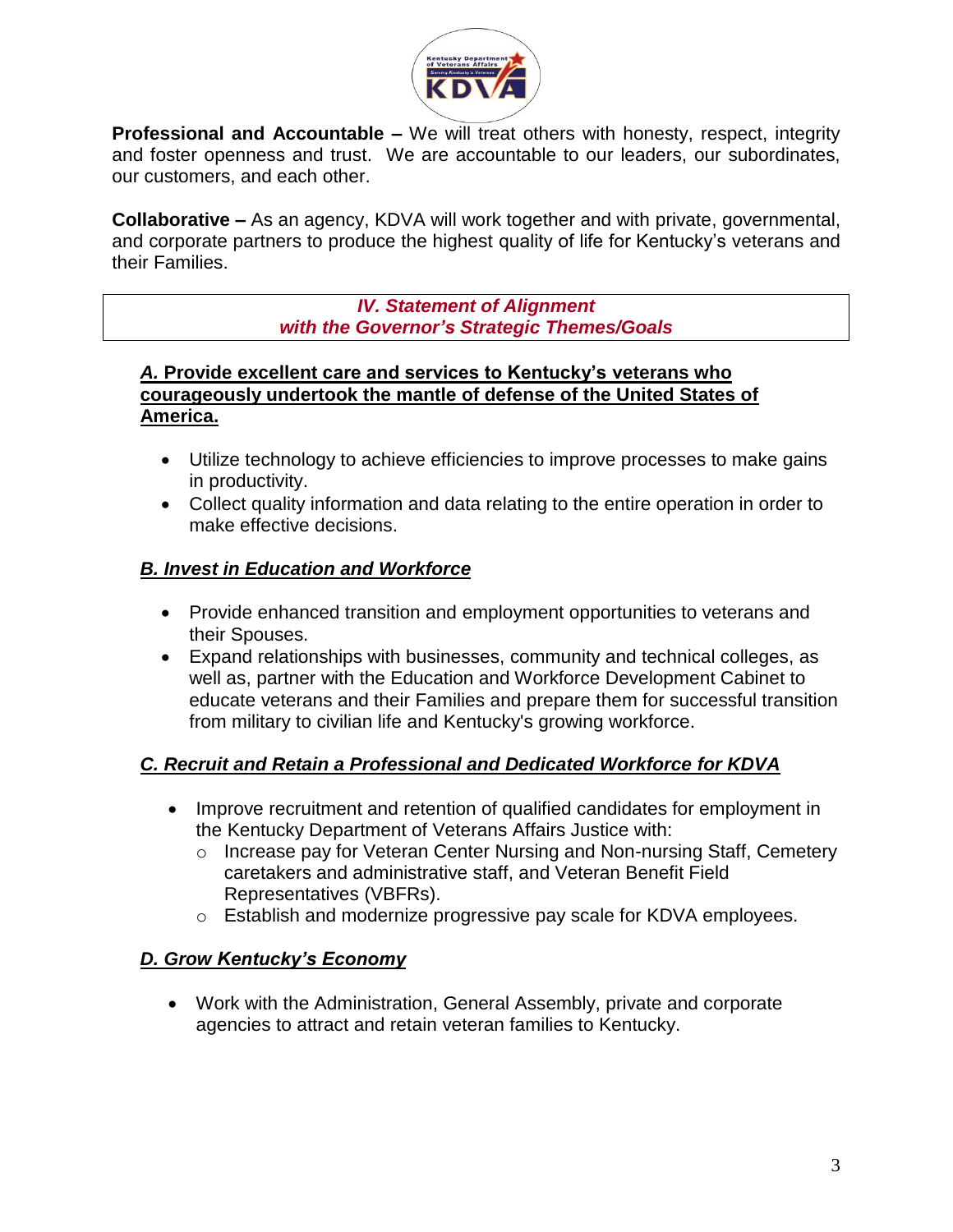

# *E. Make Kentucky the Most Veteran-Friendly State in the Nation*

- Propose, draft, and present legislation that enhances the quality of life for veterans and their families living in Kentucky, and that creates an environment for transitioning military personnel and their families to want to move to or remain in Kentucky following military service.
- Work with other state agencies to improve the economic conditions in Kentucky that will attract veterans and their families to Kentucky.

#### *V. Statement of Alignment with the Agency's Budget Request & 6-Year Capital Plan*

The goals and objectives outlined within the department have been developed within the requested levels of funding in the 2020-2022 Biennial Budget submission and the 2020-2026 Capital Plan.

*VI. Situation Analysis/Environmental Analysis*

# *A. Organizational Description*

The KDVA was originally created in 1921 to assist WWI veterans. It has been in place since that time in order to assist all veterans and their families. In 1998, Governor Paul Patton established the modern-day KDVA by charging the Department with helping veterans and their families obtain all federal, state and local veteran benefits to which they are entitled. The duties of the KDVA is defined in KRS Chapter 40.310. Since then, Kentucky has built a Department capable of significantly assisting Kentucky's large veteran population. KDVA's motto *"Serving those who have served the Commonwealth and our great Nation"* sums up its work: ensuring that Kentucky's veterans receive all the benefits and services they have earned. Today, the Department offers free services and benefits counseling provided by a network of experienced and dedicated paid staff, provides representation before the U.S. Department of Veterans Affairs during formal and informal hearings, and is operating four state-of-the-art veterans nursing homes. KDVA also operates and maintains five state veterans cemeteries. Responding to an unfilled need, in 2004 the department established a program to help homeless veterans.

# *B. SWOT Analysis*

#### 1. Strengths

- Experienced and dedicated leadership.
- Expertise and dedication of mission-driven staff.
- Valuable partnerships with stakeholders at national, state, and local level.
- Reorganization of departments for efficiencies creating stronger operational units and enhanced organizational structure.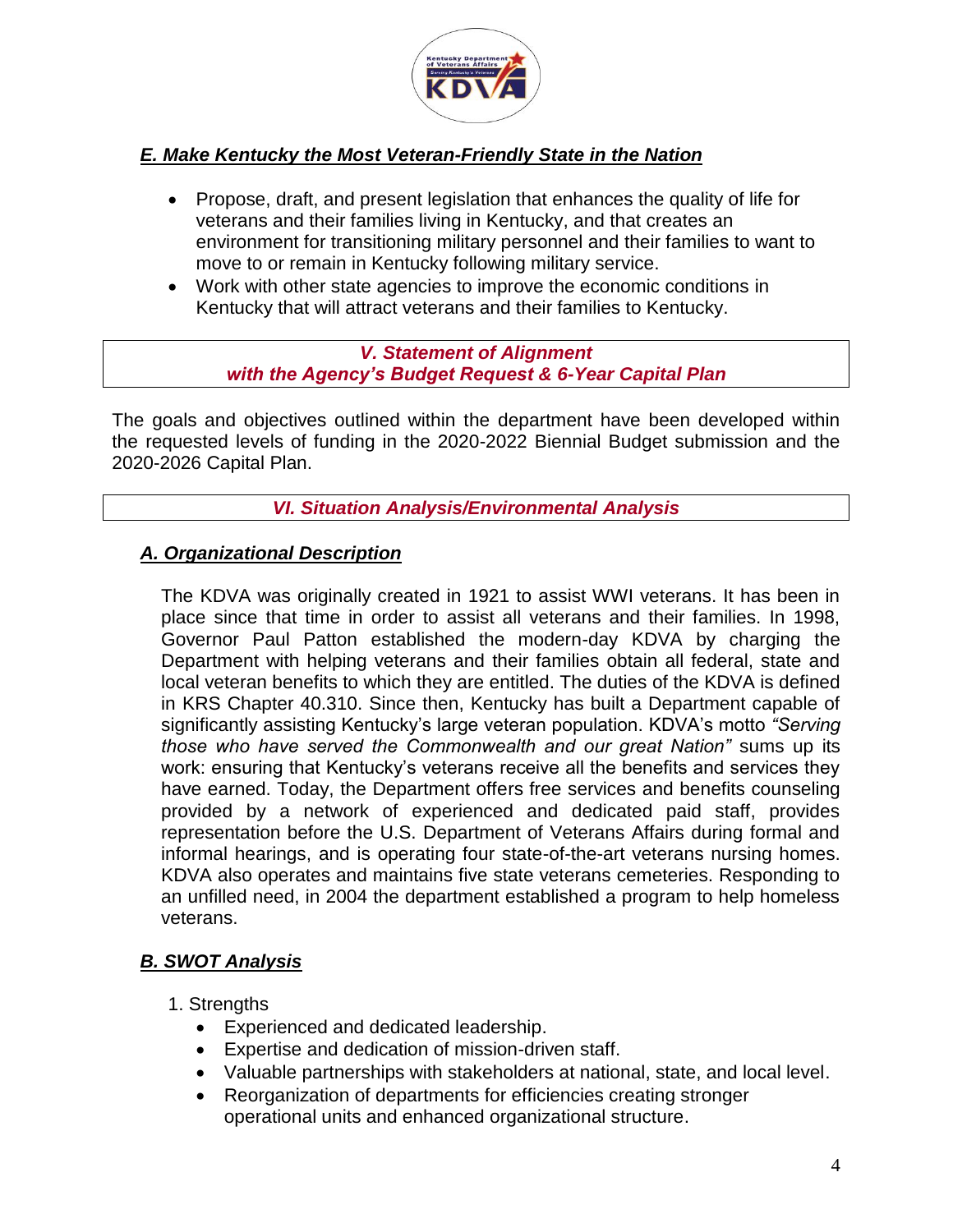

- Balance of support and oversight of departments to provide accountable service to the Commonwealth and its citizens.
- 2. Weaknesses
	- Budgetary reductions will cause necessary government expenses to increase, and critical shortages in staffing at the veteran centers.
	- Retaining employees due to increased workloads and low salary competition as compared to other entities.
- 3. Opportunities
	- Collaboration with stakeholders to improve care and services to Kentucky veterans and their families.
	- Increase drug treatment courts in Kentucky.
	- Attract and retain a trained workforce.
	- Adjust department priorities to enhance customer service and satisfaction.
	- Reinvest any cost savings into KDVA programs.
	- Public Private Partnerships to build, renovate, and maintain additional veteran centers, providing efficient, cost-effective and well-run facilities focusing on care and services to veteran residents.
- 4. Threats
	- Critical shortages in staffing within state veteran centers preventing full utilization of all beds and creating a waiting list to admit new veterans.
	- Budget restrictions that may reduce services provided to veterans and their families.

*VII. Measurable Goals, Objectives & Key Performance Indicators*

#### **Goal 1: Recruit and retain professional, dedicated, compassionate staff that serves the mission of KDVA.**

Objective 1: Recruit top talent to the KDVA.

Objective 2: Retain employees to reduce turnover and training costs.

Objective 3: Develop and implement strategy to implement competitive salaries for Nursing Staff in order to increase veteran census at veteran centers.

Objective 4: Reduce KDVA's reliance on temporary hires and contract staff.

Objective 5: Implement shift differential reform and revise shift differential policy.

Objective 6: Implement comprehensive salary reform for all KDVA employees over the next three years.

Objective 7: Implement new and innovative recruiting and retention programs.

#### **Goal 2: Improve customer care and service experience.**

Objective 1: Make KDVA the preferred go-to organization for assistance for Kentucky's veterans and their families.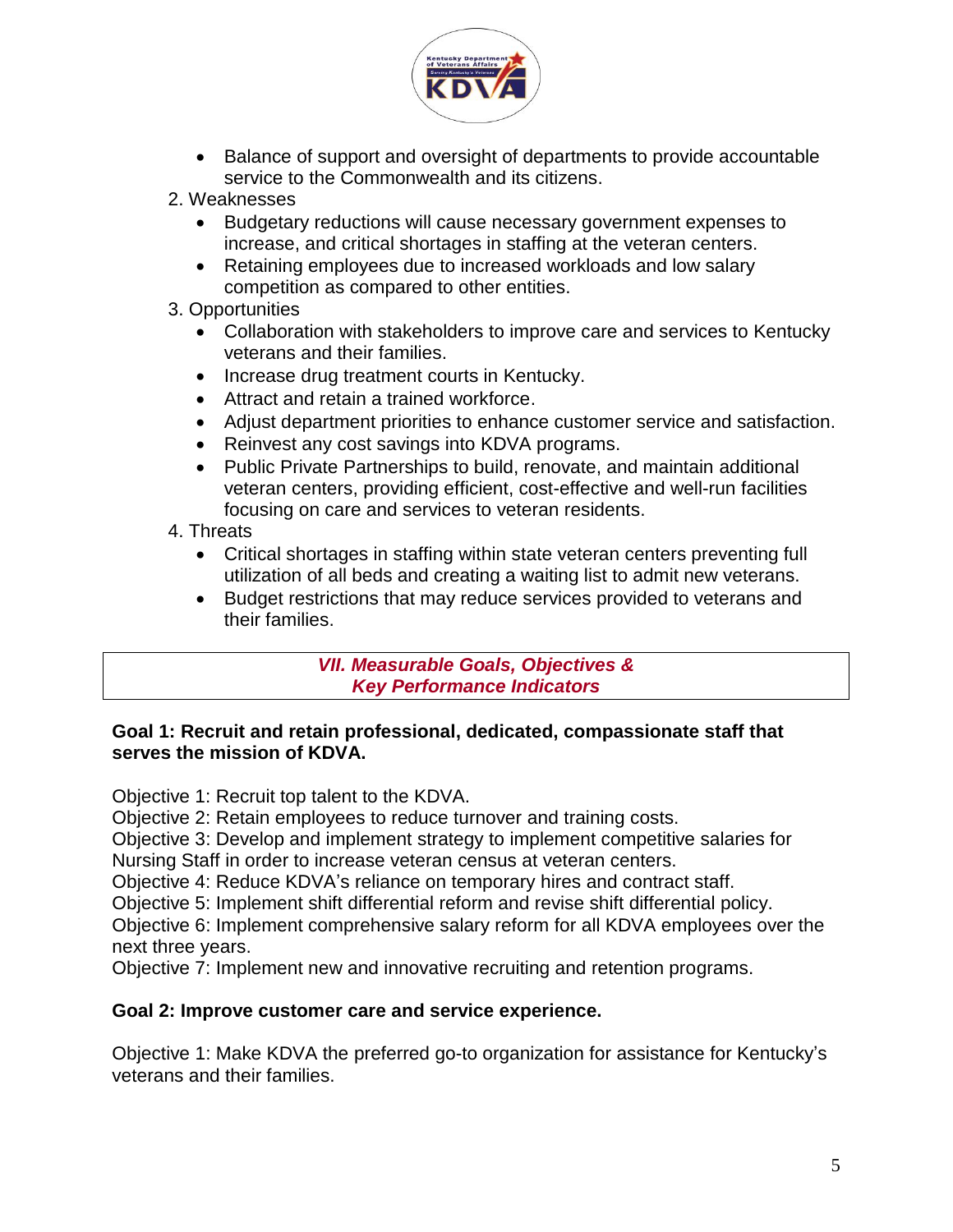

Objective 2: Ensure that veterans and their families feel welcomed and that KDVA employees have exhausted all means to gain a favorable outcome to their issue or situation.

Objective 3: Implement innovative solutions that are authentic, effective, and costefficient to enhance the customer experience.

Objective 4: Use innovation to connect with customers and stand out from all other veteran service organizations.

Objective 5: Improve processes to reduce errors though quality control measures. Objective 6: Double the number of Benefits Branch field representatives from 20 to 40 throughout the state in order to increase the number of veterans and their families served and reduce the wait time to see a field representative.

Objective 7: Modernize and replace outdated furniture and décor and renovate patient care and dining service areas, common areas, and veteran rooms.

# **Goal 3: Enhance operational efficiency and productivity.**

Objective 1: Enhance operational programs by eliminating wasteful and duplicative spending. Ensure that all appropriated and non-appropriated funds are accounted for and spent on programs and items that enhances the mission of the department. Objective 2: Increase productivity of KDVA personnel by replacing aging computer and telephone systems, and where feasible modernizing information technology infrastructure and systems throughout the department.

Objective 3: Ensure all employees have the necessary equipment, tools, and information to effectively and efficiently perform their jobs.

Objective 4: Increase funding to Maintenance Pool for out dated equipment. Objective 5: Simplify veteran center admission process in line with private market.

#### **Goal 4: Ensure KDVA leadership and staff have the information necessary to effectively advocate for veterans and their families.**

Objective 1: Strengthen data collection process of relevant operations to support operational needs and support legislative initiatives that support veterans. Objective 2: Leverage technology advances in tele-conferencing and videoconferencing to enhance communication, information flow, training, and operations.

#### **Goal 5: Establish the KDVA as one a premier veteran service agency in the state and nation.**

Objective 1: Establish pilot programs, improve outreach, and conduct community engagement events that support federal Veterans Administration programs. Objective 2: Achieve at least a 90% on all National Cemeteries Admin assessments. Objective 3: Achieve and sustain a 5-star rating at all Kentucky State veteran centers. Objective 4. Improve KDVA name recognition within the state and among Kentucky's veteran population and their families.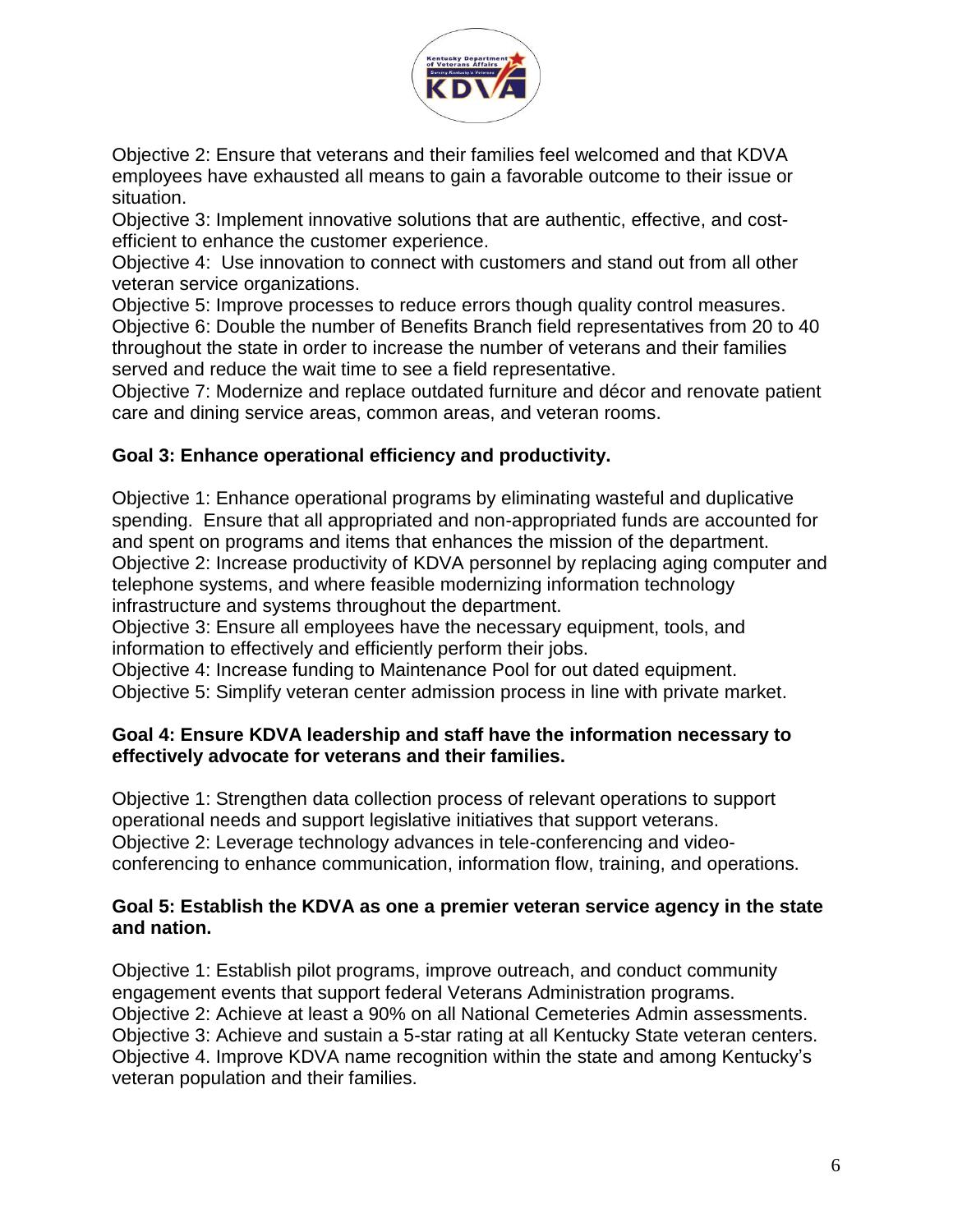

Objective 5: Implementation and sustained TV, radio, and social medial presence to enhance KDVA name recognition.

# **Goal 6: Ensure continuity of operations is sustained following natural or manmade disasters.**

Objective 1: Increase participation at the regional and state level, utilizing ESAC as the directing agency for integration with the State Wide System.

Objective 2: Centralize agency wide plans when appropriate.

Objective 3: Monitor compliance on a regular basis through bi-annual audits and exercising of emergency plans.

Objective 4: Leverage State Veterans Home Grant Program grants for life safety code projects and other eligible capital projects to reduce state costs.

# **Goal 7: Adequately plan for and fund daily operations.**

Objective 1: Align State Regulations with NCA Regulations for allowable Federal Grants Objective 2: Terminate the practice of using non-appropriated funds from the Veteran Program Trust Fund (VPTF) and the I Support Veteran License Plate (SVLP) fund to supplement operational program costs.

Objective 3: Reduce dependence on General Fund support for operation of Kentucky's four veteran centers by creating opportunities to leverage available revenue from the Medicare program and the private rate structure that will improve operating margins (decrease our losses).

Objective 4: Incrementally adjust to the point that the private rates in addition to the VA basic per diem actually covers the cost of care at Kentucky's veteran centers. Objective 5: Leverage Medicare billing opportunities to shift cost centers away from the

agency.

# **Goal 8: Adequately plan for future operations and capital projects.**

Objective 1: Gain support from the Administration and General Assembly to increase appropriated funding for KDVA programs and capital projects.

Objective 2: Renovate existing facilities where feasible and cost effective to sustain operations for the next 20 years**.**

Objective 3: Obtain federal/state grants and obligate funds for approved capital projects to ensure funds are available to repair cemeteries and veteran centers.

Objective 4: Obtain federal/state grants and obligate funds for construction of a 9-bed veterans center in Bowling Green, KY.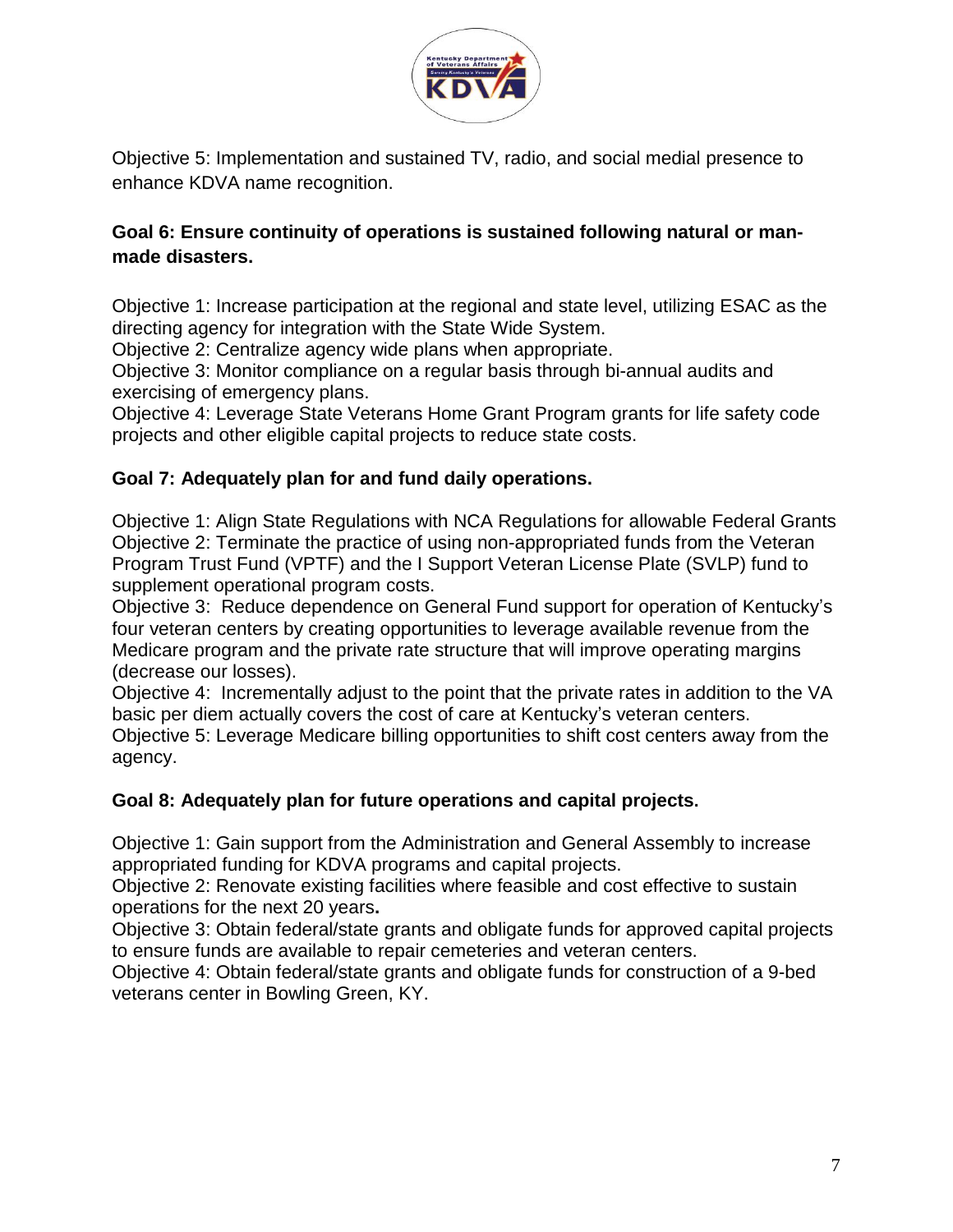

#### *VIII. Strategic Plan Progress Report on Goals & Objectives Operable in the Last year*

#### **Goal 1: Recruit and retain professional, dedicated, compassionate staff that serves the mission of KDVA.**

*Objective 1 Update*: The Office of the Commissioner was successful in filling several key vacancies within the department headquarters. This included a new Deputy Commissioner, Chief of Staff, Budget Manager, Budget Specialist II, Homeless Veterans Program Coordinator, and Veterans Employment Coordinator, and Benefits Branch Training Coordinator.

*Objective 3 Update*: The Commissioner requested the support of the General Assembly to provide funding to enact competitive salaries for Nursing Staff in order to increase veteran census. KDVA initiated a salary review for all KDVA employees to be implemented in FY2020 providing funding is available.

*Objective 6 Update*: The Commissioner and staff developed and implemented a comprehensive salary reform strategy for all KDVA employees that will be incrementally phased in over the next three years.

*Objective 7 Update*: Implemented new and innovative recruiting and retention program through legislation creating the Nurse Student Loan repayment program.

# **Goal 2: Improve customer care and service experience.**

*Objective 2 Update*: The Chief of Staff and Benefits Branch Manager enacted several reforms to ensure that veterans and their families feel welcomed and that KDVA employees have exhausted all means to gain a favorable outcome to their issue or situation.

*Objective 6 Update*: Commissioner requested support from the General Assembly to double the number of Benefits Branch field representatives from 20 to 40 throughout the state in order to increase the number of veterans and their families served and reduce the wait time to see a field representative.

# **Goal 3: Enhance operational efficiency and productivity.**

*Objective 1 Update*: Management enhanced operational programs by eliminating wasteful and duplicative spending by ensuring all bills and recurring expenditures are reviewed by management before being paid.

*Objective 2 Update*: Fielded new computer systems to all Benefits Branch Field representatives and updated the telephone system to Voice over Internet Protocol in the KDVA headquarters.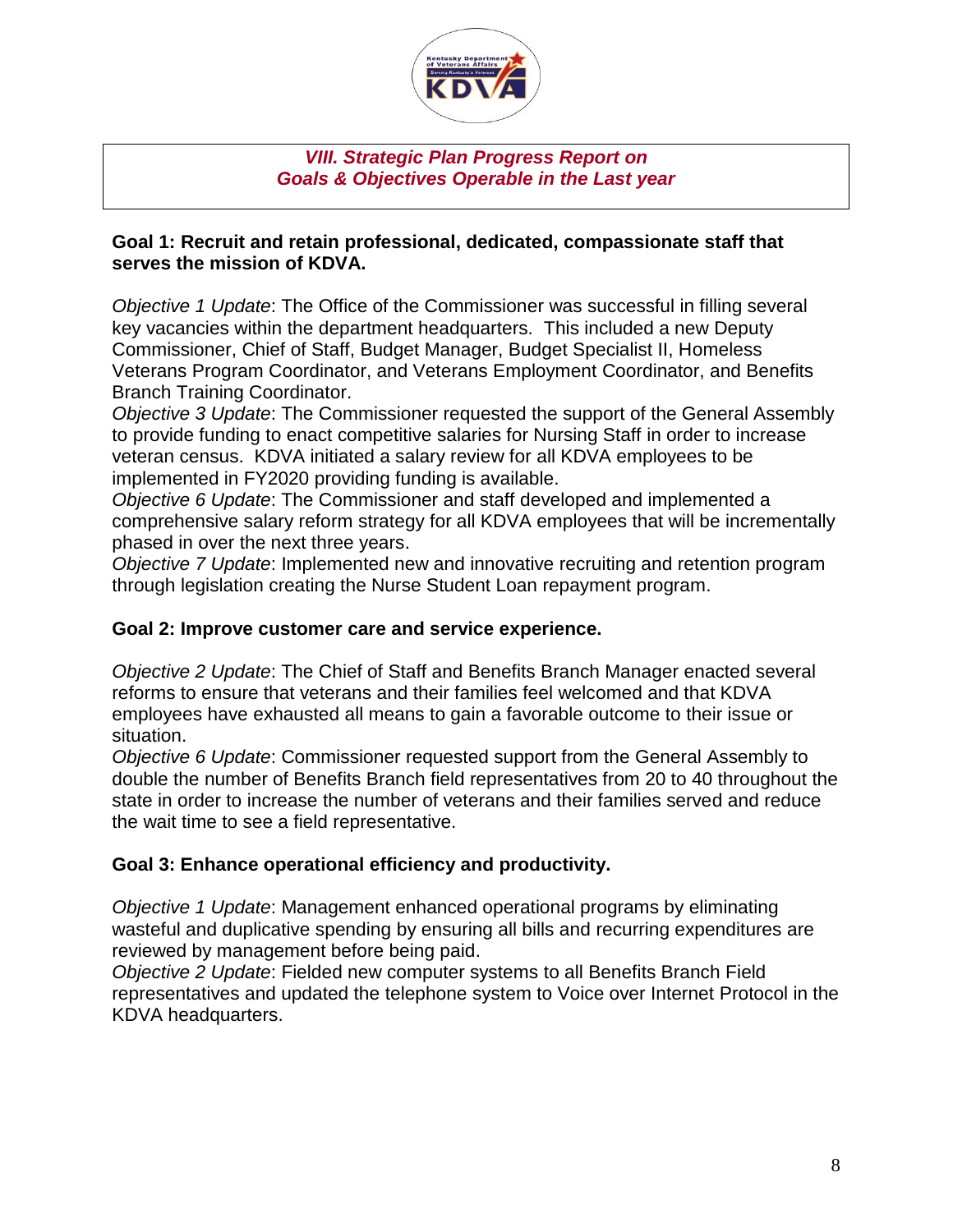

#### **Goal 4: Ensure KDVA leadership and staff have the information necessary to effectively advocate for veterans and their families.**

*Objective 1 Update:* Working with the Benefits Branch Manager, the Chief of Staff initiated a data collection process ensure all productivity can be measured. KDVA was successful in getting 8 pieces of veteran-friendly legislation enacted in 2019 General Assembly.

#### **Goal 5: Establish the KDVA as one a premier veteran service agency in the state and nation.**

*Objective 1 Update:* Members of the department attended a Veteran Engagement Action Center (VEAC) event in Iowa in preparation for a first-of-its-kind event in Kentucky in June 2020.

*Objective 2 Update:* The Kentucky Veteran Cemetery North received a 96% on their NCA assessments achieving the highest score of all National Cemeteries in the nation. *Objective 3 Update:* Two of Kentucky's Veteran Centers achieved a 5-star rating. One facility is rated a 4-stars, while the fourth facility is not yet rated.

*Objective 5 Update:* Implementation and sustained TV, radio, and social medial presence to enhance KDVA name recognition.

# **Goal 6: Ensure continuity of operations is sustained following natural or manmade disasters.**

*Objective 1 Update:* The Thompson-Hood Veterans Center (THVC) participated in active shooter and severe weather drills.

*Objective 2 Update:* Centralize agency wide plans when appropriate.

*Objective 4 Update:* Completed installation of a new emergency generator system at THVC.

# **Goal 7: Adequately plan for and fund daily operations.**

*Objective 2 Update:* Commissioner requested appropriated funds from the General Assembly in order to terminate the practice of using non-appropriated funds from the Veteran Program Trust Fund (VPTF) and the I Support Veteran License Plate (SVLP) fund to supplement operational program costs.

# **Goal 8: Adequately plan for future operations and capital projects.**

*Objective 1 Update:* The Commissioner requested support from the Administration and General Assembly to increase appropriated funding for KDVA programs and capital projects.

*Objective 2 Update:* KDVA developed a comprehensive plan to renovate existing facilities where feasible and cost effective to sustain operations for the next 20 years**.**